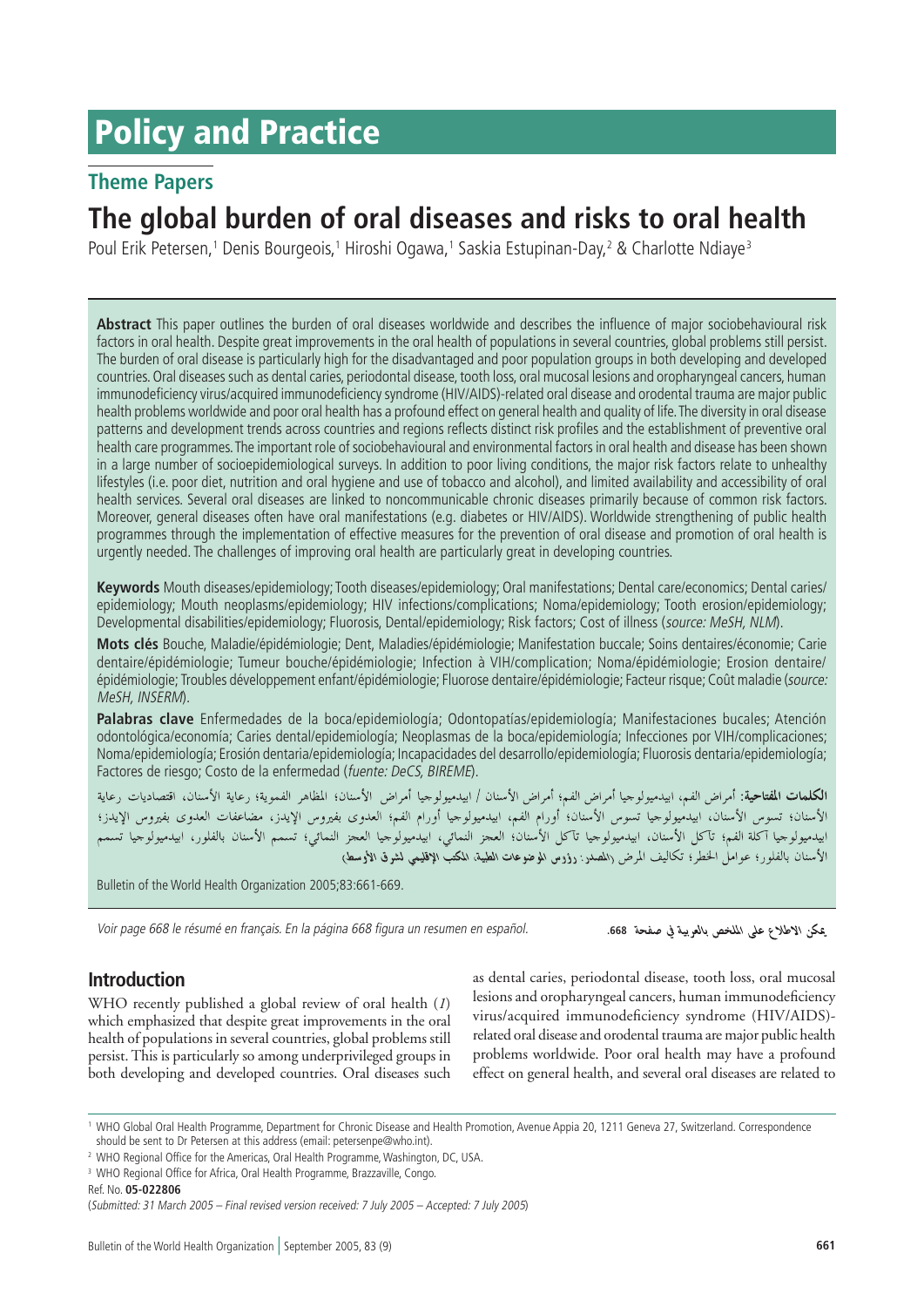chronic diseases (e.g. diabetes). The experience of pain, problems with eating, chewing, smiling and communication due to missing, discoloured or damaged teeth have a major impact on people's daily lives and well-being. Furthermore, oral diseases restrict activities at school, at work and at home causing millions of school and work hours to be lost each year throughout the world.

The objectives of the present paper are to outline the oral disease burden globally and to describe the influence of major sociobehavioural risk factors related to oral health. Sources of information are the WHO Global Oral Health Data Bank (*2*), the WHO Oral Health Country/Area Profile Programme (*3*) and scientific reports from population studies on oral health carried out in various countries. For both developing and developed countries, the oral health surveys recorded and used were based on nationally representative samples, obtained using either random sampling or pathfinder methodology (convenience sampling) (*4*). WHO standardized criteria are used for clinical registration of oral disease conditions and calibration trials are conducted for the control of quality of data and assessment of variability in results obtained by different examiners (*4*). The data stored in the databanks are updated regularly and the WHO Global Oral Health Data Bank is currently being linked with new information systems for surveillance of chronic disease and risk factors (*5*).

# **The burden of dental disease**

Dental caries and periodontal disease have historically been considered the most important global oral health burdens. Dental caries is still a major health problem in most industrialized

countries as it affects 60–90% of school-aged children and the vast majority of adults. In 2004, WHO updated the epidemiological information available in the databanks (*2, 3*). At present, the distribution and severity of dental caries vary in different parts of the world and within the same region or country. Fig. 1 illustrates the levels (severity) of dental caries as measured in 12-year-olds by the Decayed, Missing and Filled Teeth index (DMFT). Dental caries experience in children is relatively high in the Americas (DMFT = 3.0) and in the European Region (DMFT = 2.6) whereas the index is lower in most African countries (DMFT = 1.7) (*1–3*). Fig. 2 illustrates the time trends in dental caries experience of 12-year-old children in developing and developed countries. In most developing countries, the levels of dental caries were low until recent years but prevalence rates of dental caries and dental caries experience are now tending to increase. This is largely due to the increasing consumption of sugars and inadequate exposure to fluorides. In contrast, a decline in caries has been observed in most industrialized countries over the past 20 years or so. This pattern was the result of a number of public health measures, including effective use of fluorides, together with changing living conditions, lifestyles and improved self-care practices. However, it must be emphasized that dental caries as a disease of children has not been eradicated, but only controlled to a certain degree.

Worldwide, the prevalence of dental caries among adults is high as the disease affects nearly 100% of the population in the majority of countries. Fig. 3 illustrates the levels of dental caries among 35–44-year-olds, as measured by the mean DMFT index (*1–3*). Most industrialized countries and some countries of Latin America show high DMFT values (i.e. 14



Fig. 1. **Dental caries levels (Decayed, Missing and Filled Teeth (DMFT) index) among 12-year-olds worldwide, December 2004**

Source: refs. *1–3*. *WHO 05.113*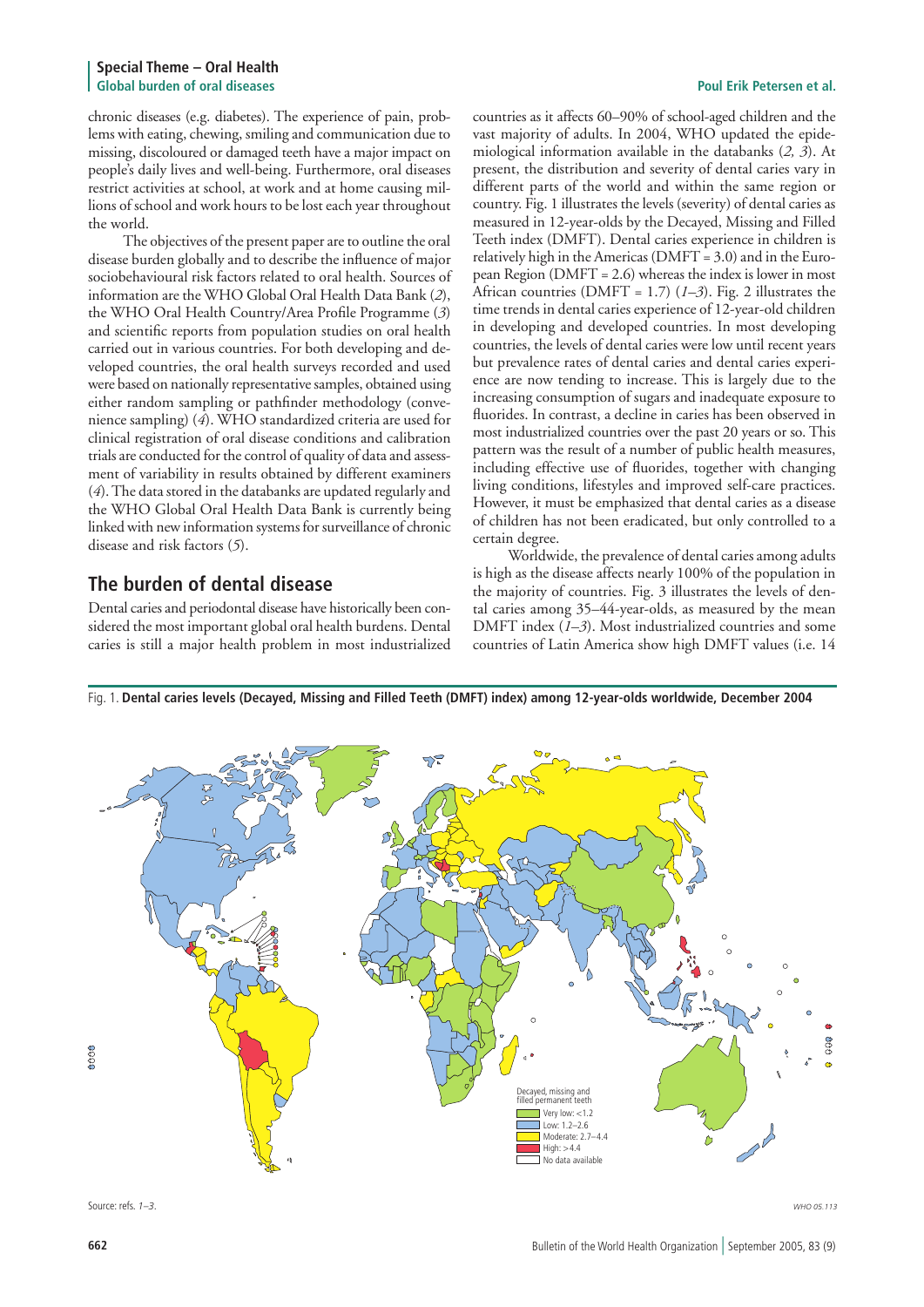

#### Fig. 2. **Changing levels of dental caries experience (Decayed, Missing and Filled Teeth (DMFT) index) among 12-yearolds in developed and developing countries**

teeth or more) whereas levels of dental caries experience are much lower in the developing countries of Africa and Asia. In several industrialized countries, older people have often had their teeth extracted early in life because of pain or discomfort, leading to reduced quality of life. The proportion of edentulous adults aged 65 years or more is still high in some countries (Table 1), although in many industrialized countries there has been a positive trend of reduction in tooth loss among older adults in recent years (*6–9*).

In developing countries, oral health services are mostly offered at the regional or central hospitals of urban centres and little, if any, importance is given to preventive or restorative dental care. Many countries of Africa, Asia and Latin America have a shortage of oral health personnel and the capacity of the systems is generally limited to pain relief or emergency care. In Africa, the dentist to population ratio is approximately 1:150 000 compared with about 1:2000 in most industrialized countries. In children and adults suffering from severe tooth decay, teeth are often left untreated or are extracted to relieve pain or discomfort. Public health problems related to tooth loss and impaired oral function are therefore expected to increase in many developing countries.

Tooth loss in adult life may also be attributable to poor periodontal health. Severe periodontitis, which may result in tooth loss, is found in 5–20% of most adult populations worldwide. Fig. 4 illustrates the periodontal health status of 35–44-year-olds by WHO region (*2*, *10*), using the so-called Community Periodontal Index The data available from the WHO Global Oral Health Data Bank (*2*) indicate that symptoms of periodontal disease are highly prevalent among adults in all regions. Furthermore, most children and adolescents worldwide have signs of gingivitis. Aggressive periodontitis, a severe periodontal condition affecting individuals during puberty and which may lead to premature tooth loss, affects about 2% of youth (*11*).

## **Oral mucosal lesions and oral cancer**

It is noteworthy that few systematic epidemiological studies of oral mucosal diseases at the global level have been carried out. Table 1. **Prevalence (percentage) of edentulousness in the elderly reported for selected countries**

| <b>WHO region/Country</b>    | Percentage<br>edentulous | Age group<br>(years)   |
|------------------------------|--------------------------|------------------------|
| <b>African</b>               |                          |                        |
| Madagascar                   | 25                       | $65 - 74$              |
| <b>The Americas</b>          |                          |                        |
| Canada                       | 58                       | $65+$                  |
| <b>USA</b>                   | 26                       | $65 - 69$              |
| <b>Eastern Mediterranean</b> |                          |                        |
| Egypt                        | $\overline{7}$           | $65+$                  |
| Lebanon                      | 35                       | $65 - 75$              |
| Saudi Arabia                 | $31 - 46$                | $65+$                  |
| <b>European</b>              |                          |                        |
| Albania                      | 69                       | $65+$                  |
| Austria                      | 15                       | $65 - 74$              |
| Bosnia and Herzegovina       | 78                       | $65+$                  |
| <b>Bulgaria</b>              | 53                       | $65+$                  |
| Denmark                      | 27                       | $65 - 74$              |
| Finland                      | 41                       | $65+$                  |
| Hungary                      | 27                       | $65 - 74$              |
| Iceland                      | 72                       | $65+$                  |
| Italy<br>Lithuania           | 13<br>14                 | $65 - 74$              |
| Poland                       | 25                       | $65 - 74$<br>$65 - 74$ |
| Romania                      | 26                       | $65 - 74$              |
| Slovakia                     | 44                       | $65 - 74$              |
| Slovenia                     | 16                       | $65+$                  |
| United Kingdom               | 46                       | $65+$                  |
| <b>South-East Asia</b>       |                          |                        |
| India                        | 19                       | $65 - 74$              |
| Indonesia                    | 24                       | $65+$                  |
| Sri Lanka                    | 37                       | $65 - 74$              |
| Thailand                     | 16                       | $65+$                  |
| <b>Western Pacific</b>       |                          |                        |
| Cambodia                     | 13                       | $65 - 74$              |
| China                        | 11                       | $65 - 74$              |
| Malaysia                     | 57                       | $65+$                  |
| Singapore                    | 21                       | $65+$                  |

Source: WHO Global Oral Health Data Bank (2) and WHO Oral Health Country/ Area Profile Programme (3).

Leukoplakia is the most frequent form of oral precancer and appears in the oral cavity as a white patch that cannot be rubbed off, typically in the oral mucosa, lateral borders of the tongue and floor of the mouth. The prevalence of leukoplakia among adults (15 years or older) has been reported to range from 1.1% in Cambodia (*12*) to 3.6% in Sweden (*13*). Erythroplakias appear as red patches and are less common but a have a greater tendency towards malignant transformation than leukoplakias (*14*). Erythroplakia apparently occurs less frequently with population prevalences of 1% or less.

Oropharyngeal cancer is more common in developing than developed countries (Fig. 5a, b) (*1*, *15*). The prevalence of oral cancer is particularly high among men and it is the eighth most common cancer worldwide. Incidences for oral cancer vary in men from 1 to 10 cases per 100 000 inhabitants in many countries. In south-central Asia, cancer of the oral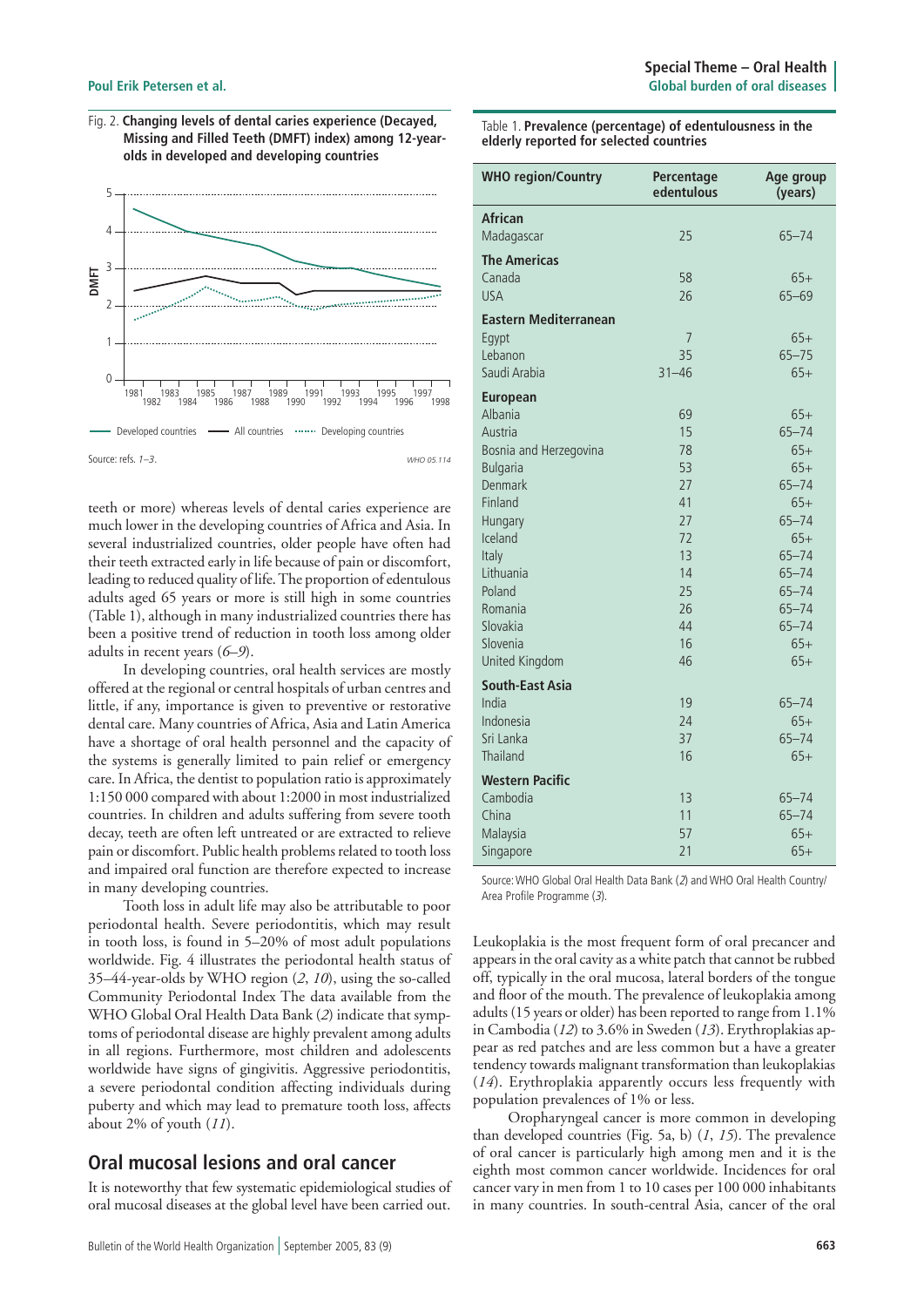Fig. 3. **Dental caries levels (Decayed, Missing and Filled Teeth (DMFT) index) among 35–44-year-olds worldwide, December 2004**



Source: refs. *1–3*. *WHO 05.113*

cavity ranks among the three most common types of cancer. In India, the age-standardized incidence of oral cancer is 12.6 per 100 000 population. It is noteworthy that sharp increases in the incidences of oral/pharyngeal cancers have been reported for several countries and regions such as Denmark, France, Germany, Scotland, central and eastern Europe and to a lesser extent Australia, Japan, New Zealand and the USA (*1*, *15*).

# **Oral health and HIV/AIDS**

A number of studies have demonstrated the negative impact on oral health of HIV infection (*16–20*). Approximately 40–50% of people who are HIV-positive have oral disease caused by fungal, bacterial or viral infections that often occur early in the course of the disease. Oral lesions strongly associated with HIV infection are pseudo-membranous oral candidiasis, oral hairy leukoplakia, HIV gingivitis and periodontitis, Kaposi sarcoma and non-Hodgkin lymphoma. Dry mouth as a result of decreased salivary flow rate may not only increase the risk of dental caries but also have a negative impact on quality of life because it leads to difficulty in chewing, swallowing and tasting food. The need for oral health care including immediate care and referral, treatment of manifest oral disease, prevention of problems and health promotion is particularly great among the underserved, disadvantaged population groups of developing countries, including people infected with HIV (*17*, *19*).

# **Noma (cancrum oris)**

Noma, a debilitating orofacial gangrene, is an important contributor to the disease burden on many developing countries,

particularly in Africa and Asia (Fig. 6) (*1*). Noma primarily starts as a localized gingival ulceration and spreads rapidly through the orofacial tissues, establishing itself with a blackened necrotic centre (*21*, *22*). About 70–90% of cases are fatal in the absence of care. Fresh noma is seen predominantly in the age group 1–4 years, although late stages of the disease occur in adolescents and adults. WHO has suggested a global incidence of 140 000 cases with a prevalence in 1997 of 770 000 victims (*23*). Poverty is the key risk condition for development of noma; the environment that induces noma is characterized by severe malnutrition and growth retardation, unsafe drinkingwater, deplorable sanitary practices, residential proximity to unkempt animals, and a high prevalence of infectious diseases such as measles, malaria, diarrhoea, pneumonia, tuberculosis and HIV/AIDS.

# **Orodental trauma**

In contrast to dental caries and periodontal disease, reliable data on the frequency and severity of orodental trauma are still lacking in most countries, particularly in developing countries (*22*). Some countries in Latin America report dental trauma in about 15% of schoolchildren, whereas prevalences of 5–12% have been found in children aged 6–12 years in the Middle East. Furthermore, studies from certain industrialized countries have revealed that the prevalence of dental traumatic injuries is on the increase, ranging from 16% to 40% among 6-year-old children and from 4% to 33% among 12–14-year-old children (*24*). A significant proportion of dental trauma relates to sports, unsafe playgrounds or schools, road accidents or violence.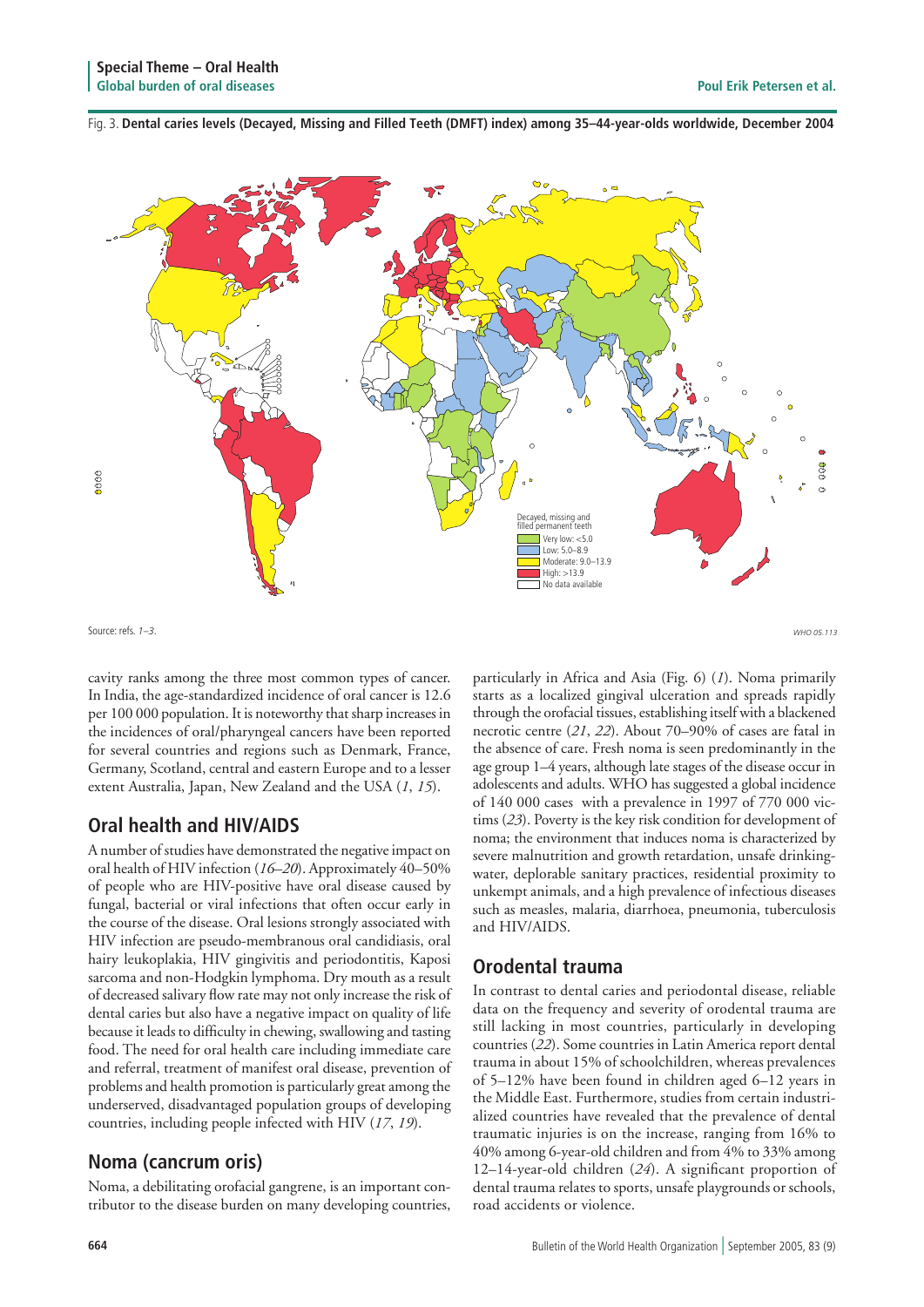# **Dental erosion**

Dental erosion is the progressive, irreversible loss of dental hard tissue that is chemically etched away from the tooth surface by extrinsic and/or intrinsic acids. Dental erosion appears to be a growing problem in several countries, affecting 8–13% of adults (*25*), and the increasing levels are thought to be due to higher consumption of acidic beverages (i.e.sugary carbonated drinks and fruit juices). Worldwide, there is a need for more systematic population-based studies on the prevalence of dental erosion using a standard index of measurement.

# **Developmental disorders**

Of the developmental disorders, congenital diseases of the enamel or dentine of teeth, problems related to the number, size and shape of teeth, and craniofacial birth defects such as cleft lip and/or palate (CL/P) are most important. The incidence of CL/P varies tremendously worldwide. Native Americans show the highest incidences at 3.74 per 1000 live births, whereas a fairly uniform incidence of 1:600 to 1:700 live births is reported among Europeans. The incidences appear high among Asians (0.82–4.04 per 1000 live births), intermediate in Caucasians (0.9–2.69 per 1000 live births) and low in Africans (0.18–1.67 per 1000 live births) (*26*). The causes of CL/P are complex involving numerous genetic and environmental risk factors. In particular, risk factors such as folic acid deficiency, maternal smoking and maternal age have been implicated in the formation of clefts (*26*).

Malocclusion is not a disease but rather a set of dental deviations which in some cases can influence quality of life. Estimates of different traits of malocclusion are available from a number of countries, primarily in North America and northern Europe . For example, prevalences of dento-facial anomalies have been reported at about 10%, according to the Dental Aesthetic Index (*6*). Other conditions that may lead to special oral health care needs include Down syndrome, cerebral palsy, learning and developmental disabilities, and genetic and hereditary disorders with orofacial defects.

There is no consistent evidence of any time trends in developmental disorders, or any consistent variation by socioeconomic status, but these aspects have not been adequately studied (*26*). In addition, there are many parts of the world in which little or no information is available on the frequency of developmental disorders, in particular parts of Africa, central Asia, Latin America, the Middle East and eastern Europe.

# **Fluorosis of teeth**

Dental fluorosis develops during the formation of teeth in young children. Drinking-water with more than 1.5 ppm (parts per million) of fluoride can give rise to enamel defects and discolouration of teeth leading to endemic fluorosis in the population. Dental fluorosis can differ in intensity from mild to severe. For example in East Africa, in the Great Rift Valley area, and in some parts of India and north Thailand, the groundwater has very high levels of fluoride. In such areas, dental fluorosis may be found in most of the people (*27*, *28*). Fluorosis of the teeth can also occur in individuals in developed countries due to widespread use of certain forms of fluorides for prevention of dental caries, although the degree of fluorosis is mostly very mild when compared to that in countries where fluorosis is endemic.





CPI 0 = individuals with healthy periodontal conditions; CPI 1 = individuals with bleeding from gums; CPI 2 = individuals with bleeding gums and calculus; CPI 3 = individuals with shallow periodontal pockets (4–5 mm); CPI 4 = individuals with deep periodontal pockets (≥6 mm). AFRO = African Region; AMRO = Region of the Americas; EMRO = Eastern Mediterranean Region; EURO = European Region; SEARO = South-East Asia Region;  $WPRO = Western Pacific Region$ 

Source: refs. *1–3*.

*WHO 05.116*

# **The economic impact of oral disease**

Traditional treatment of oral disease is extremely costly; it is the fourth most expensive disease to treat in most industrialized countries. In industrialized countries, the burden of oral disease has been tackled through establishment of advanced oral health systems which primarily offer curative services to patients. Most systems are based on demand for care and oral health care is provided by private dental practitioners to patients, with or without third-party payment schemes. Some countries, including those of Scandinavia and the United Kingdom, have organized public health services, providing oral health care, particularly to children and disadvantaged population groups. Traditional curative dental care is a significant economic burden for many industrialized countries where 5–10% of public health expenditure relates to oral health (*29*, *30*). Over the past years, savings in dental expenditures have been noted in industrialized countries which have invested in preventive oral care and where positive trends have been observed in terms of reduction in the prevalence of oral disease (*31*, *32*).

In most developing countries, investment in oral health care is low. In these countries, resources are primarily allocated to emergency oral care and pain relief; if treatment were available, the costs of dental caries in children alone would exceed the total health care budget for children (*33*).

# **Oral disease burdens and risk factors**

The current global and regional patterns of oral disease largely reflect distinct risk profiles across countries, related to living conditions, lifestyles and the implementation of preventive oral health systems. The significant role of sociobehavioural and environmental factors in oral disease and health has been shown in numerous epidemiological surveys (*34–36*). Socioepidemiological studies have been carried out particularly in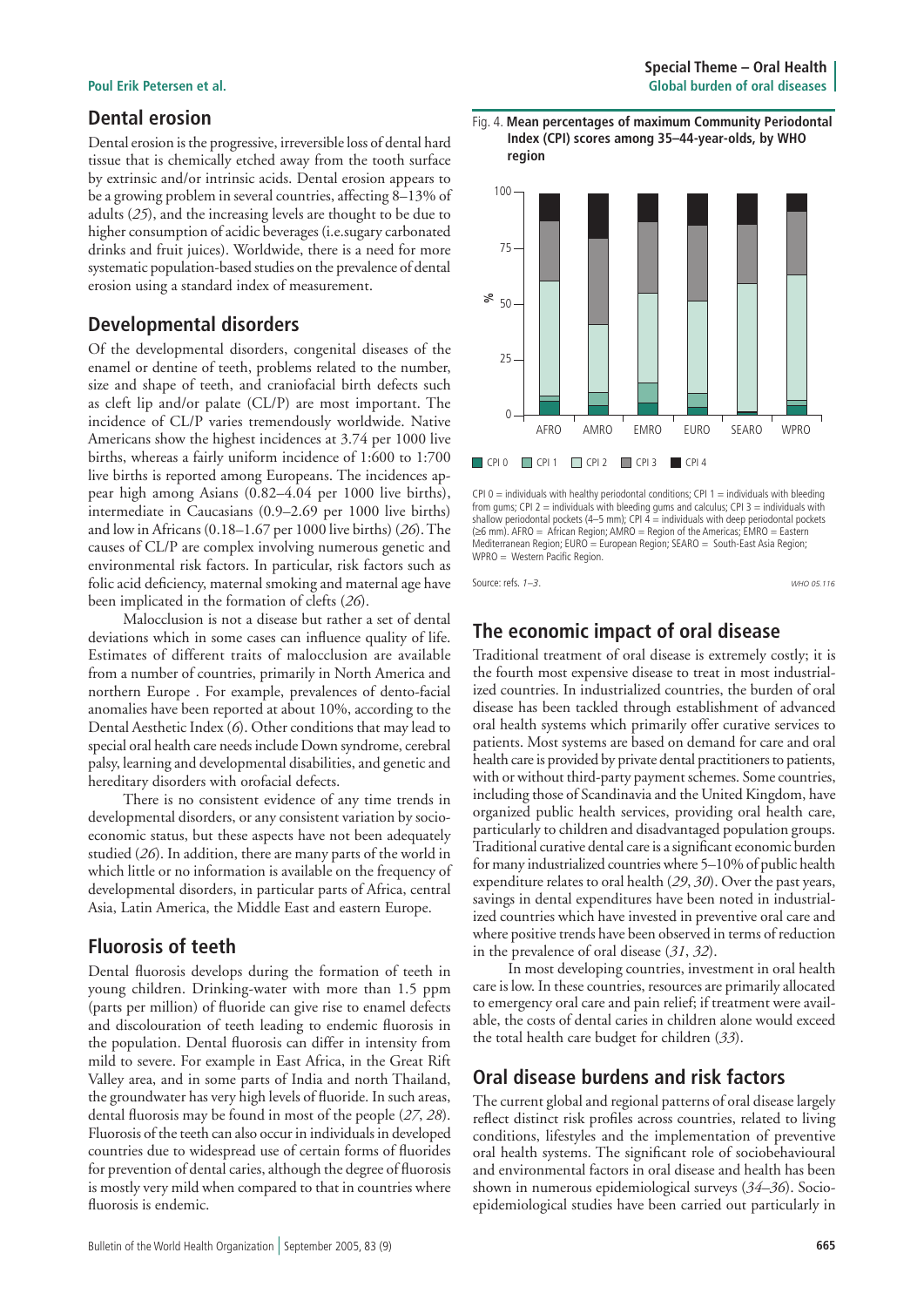### Fig. 5. **Incidence of oral cavity cancer**



**a) Incidence of oral cavity cancer among males (age-standardized rate (ASR) per 100 000 world population), December 2004**

Source: ref. *15*.

**b) Incidence of oral cavity cancer among females (age-standardized rate (ASR) per 100 000 world population), December 2004**

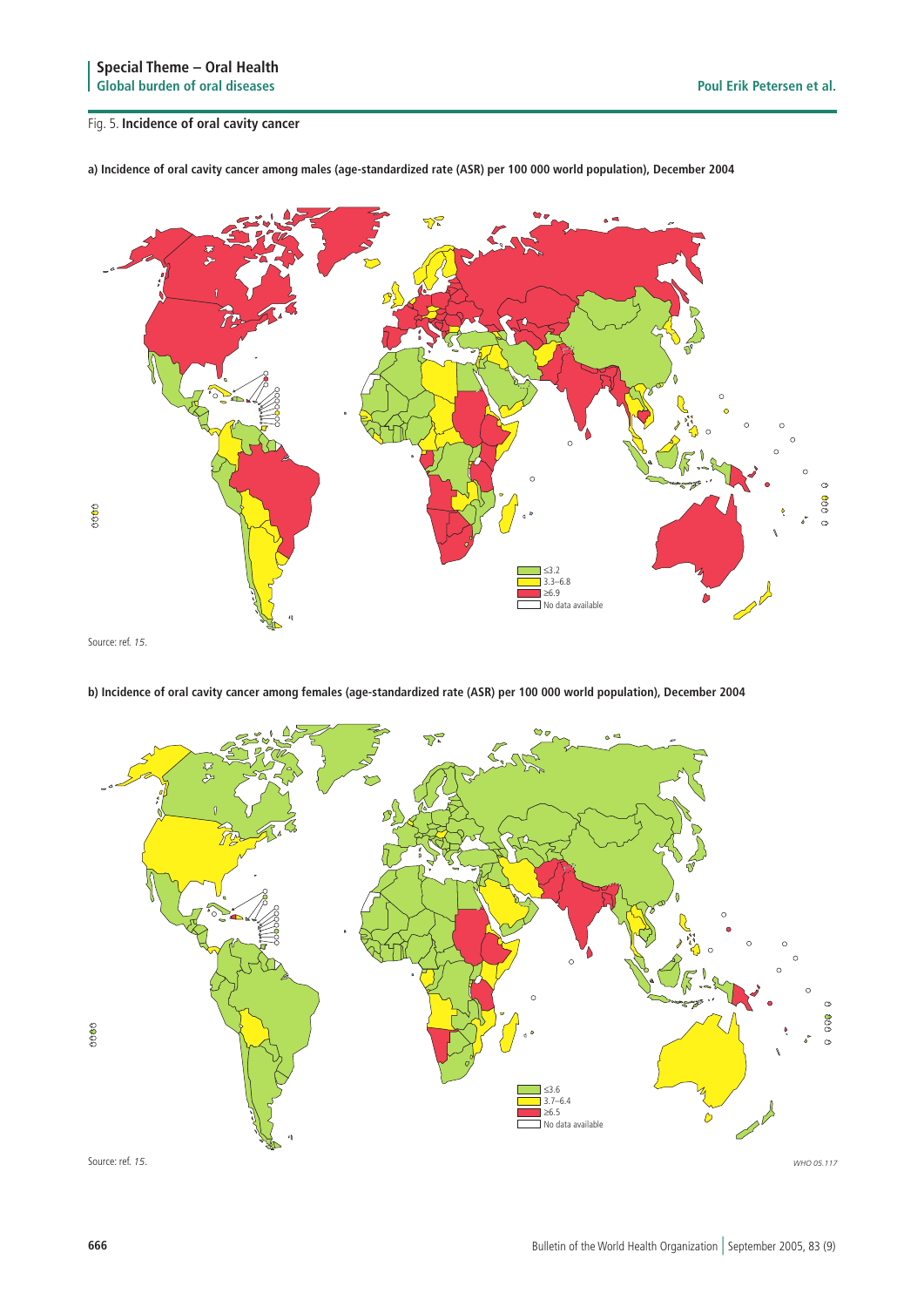#### Fig. 6. **Distribution of cases of noma (cancrum oris) reported around the world, September 2003**



Source: ref. *1*. *WHO 05.118*

relation to dental diseases. In developed and increasingly in developing countries these studies have noted that the burden of disease and the need for care are highest amongst the poor or disadvantaged population groups. The socio behavioural risk factors have been found to play significant roles in the occurrence of dental caries in both children and adults worldwide (*34*). Some countries report that tooth loss is higher in women than in men as women more often seek dental care (*6*).

A core group of modifiable risk factors is common to many chronic diseases and injuries. The four most prominent noncommunicable diseases — cardiovascular diseases, diabetes, cancer and chronic obstructive pulmonary diseases — share common risk factors with oral diseases; these are preventable risk factors that are related to lifestyles. For example, dietary habits are significant in the development of chronic diseases and influence the development of dental caries (*37*). Oral cavity bacteria are involved in the progression of dental diseases such as dental caries and periodontal disease. Most importantly, excessive amounts and frequent consumption of sugars are major causes of dental caries and the risk of caries is high if population exposure to fluorides is inadequate. In addition, tobacco use has been estimated to cause over 90% of cancers in the oral cavity, and is associated with aggravated periodontal breakdown, poorer standards of oral hygiene and thus with premature tooth loss. Smoking has been shown to be a major risk factor in periodontal disease, responsible for more than half of the cases of periodontitis among adults (*38*). The risk for oral cancer increases when tobacco is used in combination with alcohol or areca nut (*39*). In Asia, the incidences of oral cancer are high and relate directly to smoking, use of smokeless

tobacco and alcohol consumption. That smokeless tobacco causes oral cancer was confirmed recently by the International Agency for Research on Cancer (*40*).

The strong correlation between several oral diseases and noncommunicable chronic diseases is primarily a result of the common risk factors. Many general disease conditions also have oral manifestations that increase the risk of oral disease which, in turn, is a risk factor for a number of general health conditions. Severe periodontal disease, for example, is associated with diabetes mellitus and has been considered the sixth complication of diabetes (*41*).

## **Conclusion**

Given the extent of the problem, oral diseases are major public health problems in all regions of the world. Their impact on individuals and communities as a result of the pain and suffering, impairment of function and reduced quality of life they cause, is considerable. Globally, the greatest burden of oral diseases is on the disadvantaged and poor population groups. The current pattern of oral disease reflects distinct risk profiles across countries related to living conditions, lifestyles and environmental factors, and the implementation of preventive oral health schemes. In several industrialized countries there have been positive trends in the reduction of dental caries in children and reduction of tooth loss among adults, but dental caries has not been eradicated in children although it has been brought under control in some countries. The burden of oral disease among older people is high and this has a negative effect on their quality of life (*42*). In several developing countries, the general population does not benefit from preventive oral health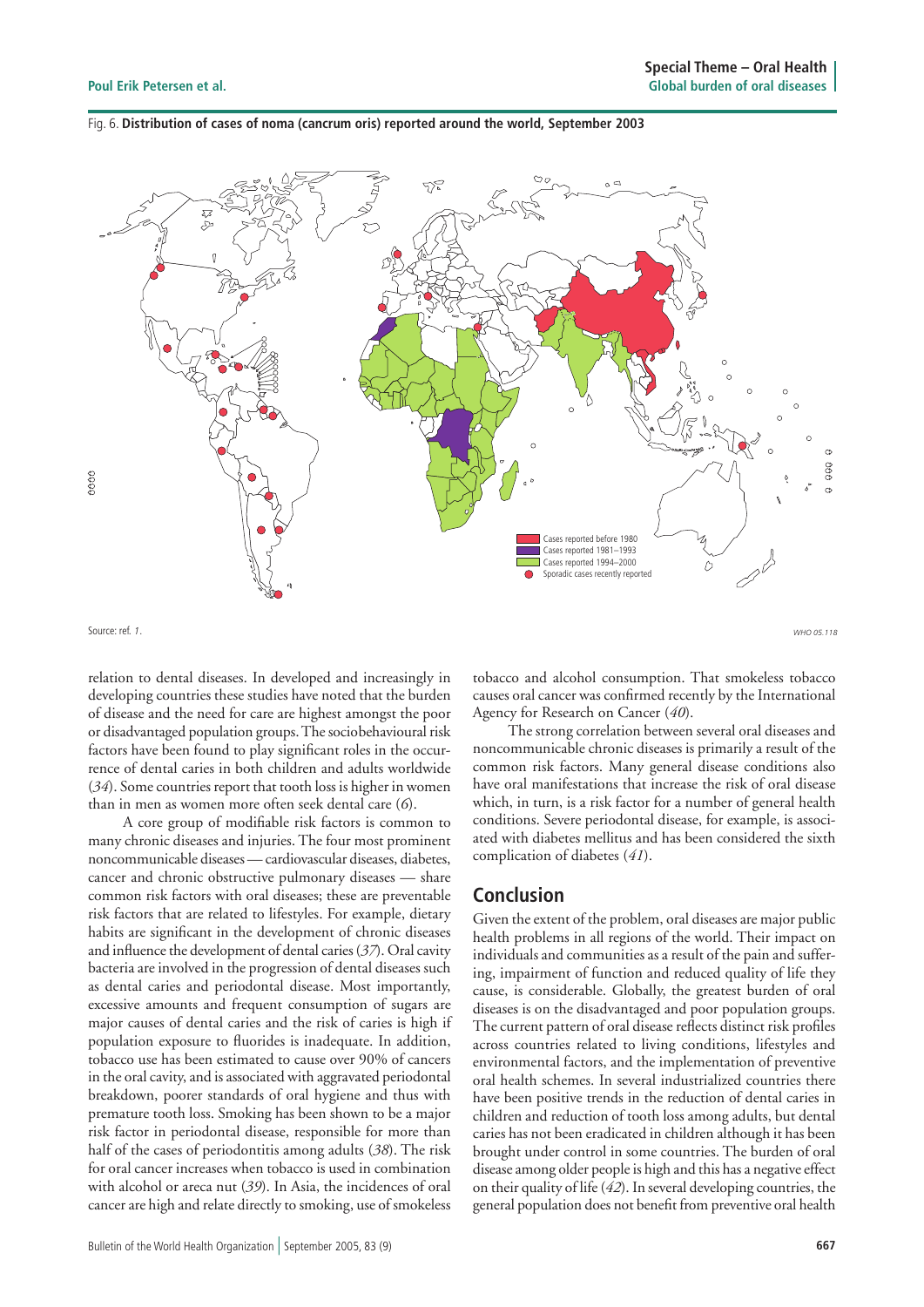programmes. It is expected that the incidence of dental caries will increase in the near future in many of these countries as a result of growing consumption of sugars and inadequate exposure to fluorides. With the growing consumption of tobacco in developing countries, the risk of periodontal disease, tooth loss and oral cancer is likely to increase. Periodontal disease and tooth loss are also linked to chronic diseases such as diabetes mellitus; the growing incidence of diabetes may have a negative

impact on the oral health of people in several countries. Thus, global strengthening of public health programmes through implementation of effective oral disease prevention measures and health promotion is urgently needed, and common risk factors approaches should be used to integrate oral health with national health programmes.  $\blacksquare$ 

#### **Competing interests:** none declared.

### **Résumé**

#### **Charge mondiale de morbidité et risques dans le domaine bucco-dentaire**

Le présent article décrit la charge d'affections bucco-dentaires dans le monde et l'influence des principaux facteurs de risque socio-comportementaux sur la santé bucco-dentaire. Malgré des améliorations considérables de la santé bucco-dentaire des populations de plusieurs pays, des problèmes persistent encore au niveau mondial. La charge d'affections bucco-dentaires pèse particulièrement sur les groupes de population pauvres et défavorisés dans les pays en développement, comme dans les pays développés. Des pathologies bucco-dentaires telles que les caries, la parodontolyse, la perte dentaire, les lésions oromucosiques et les cancers oro-pharyngés, les affections bucco-dentaires liées au VIH/SIDA et les traumatismes bucco-dentaires représentent des problèmes de santé publique majeurs dans le monde entier et une mauvaise santé bucco-dentaire a des répercussions profondes sur la santé et la qualité de vie en général. La diversité des schémas pathologiques bucco-dentaires et des tendances évolutives selon les pays et les régions reflète des profils de risques distincts et la mise en place de programmes de santé buccodentaire

préventifs. Un grand nombre d'enquêtes socio-épidémiologiques ont mis en évidence l'influence conséquente des facteurs sociocomportementaux et environnementaux sur la santé. En dehors des conditions de vie défavorables, les principaux facteurs de risque sont la pratique d'un mode de vie nuisible à la santé (à savoir mauvaise alimentation ou hygiène buccale déficiente et consommation de tabac ou d'alcool) et une disponibilité et une accessibilité insuffisantes des services de soins bucco-dentaires. Il existe des liens entre plusieurs affections bucco-dentaires et des pathologies chroniques non transmissibles en raison principalement de facteurs de risque communs. En outre, les pathologies générales (comme les diabètes ou le VIH/SIDA par exemple) présentent souvent des manifestations orales. Il est urgent de renforcer les programmes de santé publique dans l'ensemble du monde à travers la mise en œuvre de mesures efficaces de prévention des pathologies et de promotion de la santé dans le domaine buccodentaire. L'amélioration de la santé bucco-dentaire constituera une mission particulièrement ardue dans les pays en développement.

#### **Resumen**

#### **Carga mundial de enfermedades bucodentales y riesgos para la salud bucodental**

En este artículo se presenta a grandes rasgos la carga mundial de morbilidad bucodental y se describe la influencia de los principales factores de riesgo comportamentales en la salud bucodental. A pesar de las grandes mejoras experimentadas por la salud bucodental de las poblaciones en varios países, a nivel mundial sigue habiendo problemas. La carga de enfermedades bucodentales es particularmente alta en los grupos de población desfavorecidos y pobres, tanto en los países en desarrollo como en los desarrollados. Enfermedades bucodentales como la caries dental, las periodontopatías, la pérdida de dientes, las lesiones de la mucosa oral y los cánceres orofaríngeos, las enfermedades bucodentales relacionadas con el virus de la inmunodeficiencia humana/síndrome de inmunodeficiencia adquirida (VIH/SIDA) y los traumatismos orodentales son importantes problemas de salud pública en todo el mundo, y una mala salud bucodental tiene profundos efectos en la salud y la calidad de vida general. La diversidad de las pautas de morbilidad bucodental y las distintas tendencias según el país y la región reflejan los diferentes perfiles de riesgo y la influencia

de los programas preventivos de atención bucodental. Un gran número de estudios socioepidemiológicos muestran el importante papel que tienen los factores sociocomportamentales y ambientales en la salud bucodental. Además de las malas condiciones de vida, los principales factores de riesgo guardan relación con el modo de vida (una dieta, nutrición e higiene bucodental deficientes, y el consumo de tabaco y alcohol) y con una escasa disponibilidad y accesibilidad a los servicios de salud bucodental. Varias enfermedades bucodentales se asocian a enfermedades crónicas no transmisibles, debido principalmente a la existencia de factores de riesgo comunes. Además, hay enfermedades sistémicas (por ejemplo la diabetes o el VIH/SIDA) que causan a menudo problemas bucodentales. El fortalecimiento mundial de los programas de salud pública mediante la aplicación de medidas eficaces de prevención de las enfermedades bucodentales y la promoción de la salud bucodental constituye una necesidad urgente. Los retos que hay que superar para mejorar la salud bucodental son especialmente importantes en los países en desarrollo.

## ملخص

العبء العالمي لأمراض الفم ومخاطرها على صحة الفم

هناك مشكلات عالمية. ويتسم عبء أمراض الفم بالارتفاع بشكل حاص بين المجموعات السكانية الفقيرة والمحرومة من الخدمات، في البلدان النامية والمتقدمة على السواء. وتُعلُّ أمراض الفيم مثل تسوس الأسنان، ومرض تتناول هذه الورقة بإيجاز عبء أمراض الفم في العالم، وتصف تأثير عوامل الخطر الاحتماعية السلوكية الرئيسية على صحة الفم. فعلى الرغم من التحسُّن الكبير في صحة الفم بين سكان عدد من البلدان، إلا أنه لا تزال